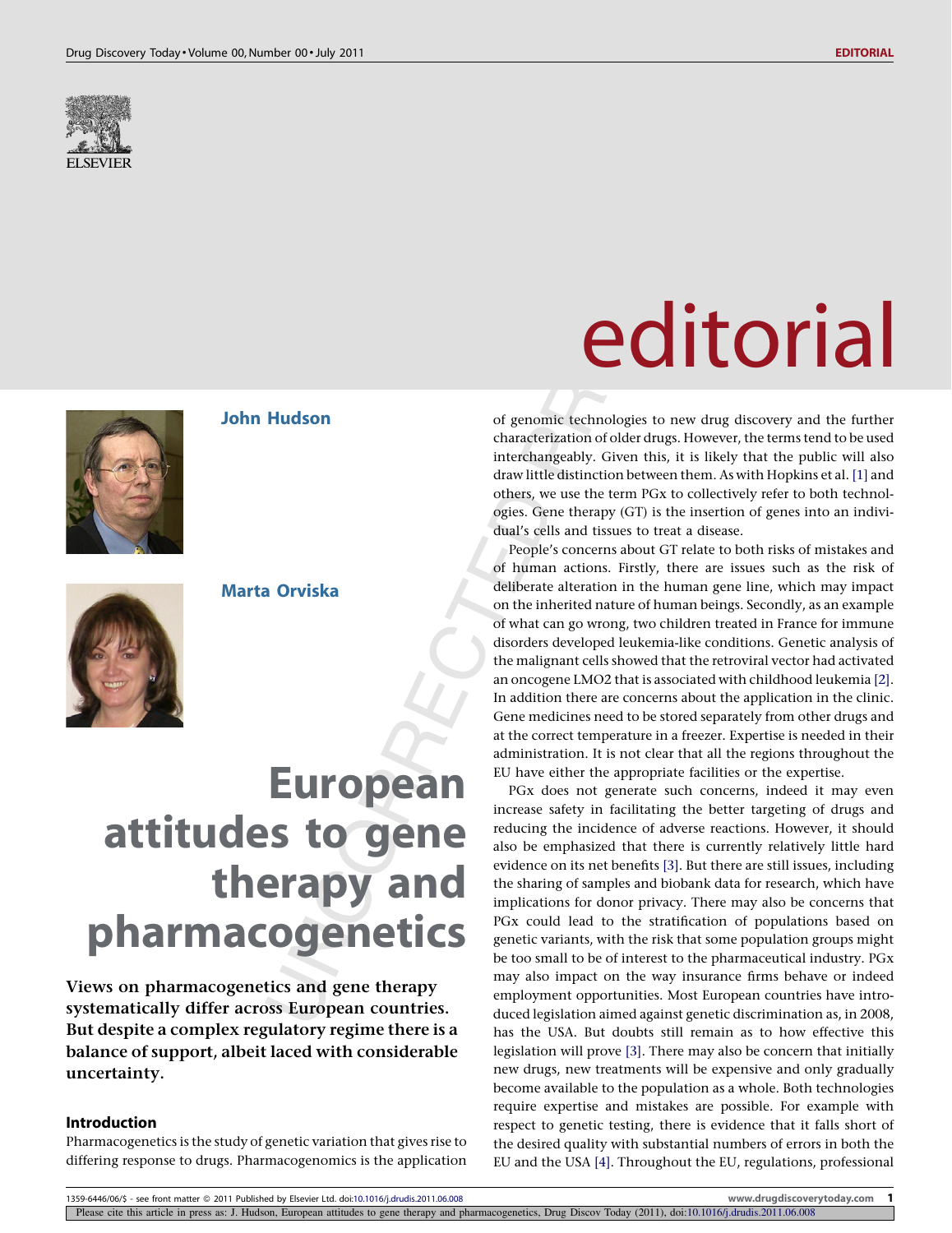### **ARTICLE IN PRESS**

standards and accreditation requirements can differ substantially with respect, for example, to preimplantation genetic diagnosis [\[5\]](#page-3-0).

#### Regulation in the EU and the USA

In the EU, the European Medicines Agency (EMEA) has responsibility for the conduct of clinical trials and pharmacovigilance activities. The Clinical Trial Directive (CTD) has led to harmonized authorization procedures, which take place at national level. The CTD is complemented by the GCP (Good Clinical Practice) directive, which requires sponsors to obtain authorization from the member state(s) in which the clinical trial is going to be conducted. The procedures for GT are more rigorous than for other drugs. Once trials are completed, applications for marketing authorization are made directly to the EMEA, whose scientific committees carry out a peer review process. Based on this, the European Commission makes the final decision. A further Committee of EMEA ensures that all appropriate measures are taken to avoid adverse effects on human health which might arise from the deliberate release of placing on the market genetically modified organisms (GMOs). Subsequent monitoring of the safety of authorised products is done in the member states. There are other differences across the EU, e.g. the rules on the contained use and deliberate releases of GMOs [\[6\]](#page-4-0).

In the USA, theoretically at least, the regulatory structure is more unified, with the Department of Health and Human Services (DHHS) having considerable oversight over all aspects of drug development and safety. However, the various responsibilities are split between several offices within the DHHS and in reality the system is quite complex [\[7\]](#page-4-0) and arguably needs both consolidating and simplifying [\[8\]](#page-4-0). The Office for Human Research Protections mandates that all research involving human subjects obtains approval from the Institutional Review Board at the researcher's institution. The Food and Drug Administration (FDA) regulates human gene therapies through its Center for Biologics Evaluation and Research. A manufacturer who is considering selling a GT product must first inform the FDA and then test the product, in a laboratory and research animals. Before studying the GT product in humans, they must obtain a special permission exemption, called an investigational new drug application, from the FDA. The manufacturer explains their methodology, the possible risks and what steps it will take to protect patients, and provides data in support of the application. Manufacturers of GT products must meet FDA requirements for safety, purity and potency before they can be marketed. Finally, a further DHHS agency, the National Institutes of Health (NIH) through the Recombinant DNA Advisory Committee (RAC), oversees the conduct of federally funded clinical trials. There are substantial overlaps in the regulatory roles of the RAC and the FDA and substantial differences in their approach, with the former being much more open [\[7\]](#page-4-0).

PGx raises different regulatory problems. For example drugs and diagnostics often need to be jointly regulated. In the USA, the licensing of therapeutics in combination with a diagnostic test is undertaken jointly by the FDA Office for Combination Products. It is argued that this leads to more stringent regulation than in the EU [\[1\],](#page-3-0) where separate application for diagnostic products must be made to the national agencies. The IVD (In Vitro diagnostic) direc-

tive is key to this and requires a European Conformity Mark, i.e. a manufacture's declaration that the product complies to all relevant legislation [\[10\]](#page-4-0). Despite this directive, there are substantial differences in the regulation of in vitro diagnostics between member states [\[8\]](#page-4-0). European Commission directives also govern biobanking, which member states again interpret in different ways leading to substantially different biobanking systems in Europe, which the EU is trying to harmonize [\[9\].](#page-4-0)

Regulation for both technologies brings potential benefits to industry as well as costs. In providing certainty it can encourage both investment and patient uptake. But there are still concerns that regulation can stifle industry innovation [\[11,12\]](#page-4-0) and raise industry costs [\[13\].](#page-4-0) The CTD directive, which is currently under review, has come in for particular criticism that despite improving safety and the ethical soundness of clinical trials, it has led to a significant decline in the attractiveness of research in the EU [\[14,15\]](#page-4-0). The US regulatory system has evolved in something of a random way, responding piecemeal to specific events and problems [\[7\]](#page-4-0). The system in the EU, although still evolving, is arguably even more complex as it struggles with the need to harmonize the practices of the diverse member states. This complexity increases the regulatory burden on firms and may disadvantage industry and the development process [\[16\].](#page-4-0) In both areas too, as perhaps with any new technology, regulators face problems in finding people who have sufficient technical expertise [\[6\].](#page-4-0)

#### Public attitudes in the EU

We use data from the November/December, 2005 Eurobarometer survey (64.3) of approximately 1000 people in each EU member country. The data on the individual responses suitable for analysis has only become available in 2009. In terms of regulatory confidence, [Fig.](#page-2-0) 1 shows considerable variation between countries, which is similar to that for PGx, as well as considerable ignorance particularly in Lithuania, Estonia and Latvia.

[Table](#page-2-0) 1 shows that in the EU as a whole, the public views PGx slightly more favourably than GT. A balance of opinion with respect to the regulation of both technologies was favorable, although with sizeable proportions who simply did not know, particularly for PGx. There is considerable ignorance on both these technologies and this in itself is important. Nonetheless, it is still also important to understand the determinants of views amongst those who do have definitive opinions. On balance people were slightly more confident in the regulation of PGx than GT. It is also viewed as substantially less risky, slightly more 'morally acceptable' and 'useful to society'. Indeed the majority of people with an opinion had concerns over GT with respect to risk, although a large majority also thought it useful to society. Further analysis shows a similarity of views on the two technologies. Gene therapy and pharmacogenetics have only in common the word 'gene'. They are completely different biotechnologies – one a therapy and the other a diagnostic test that, depending upon exactly which gene is studied, has the potential to provide information on therapeutic toxicity or treatment benefit. Nonetheless, amongst those who had an opinion on risk, acceptability and use to society, 47.2%, had the same opinions for both technologies.

Ordered probit regressions were used to further analyze the data. The results are summarized in [Table](#page-3-0) 2. The figures relate to risk ratios and show, for example, that a man of given characteristics is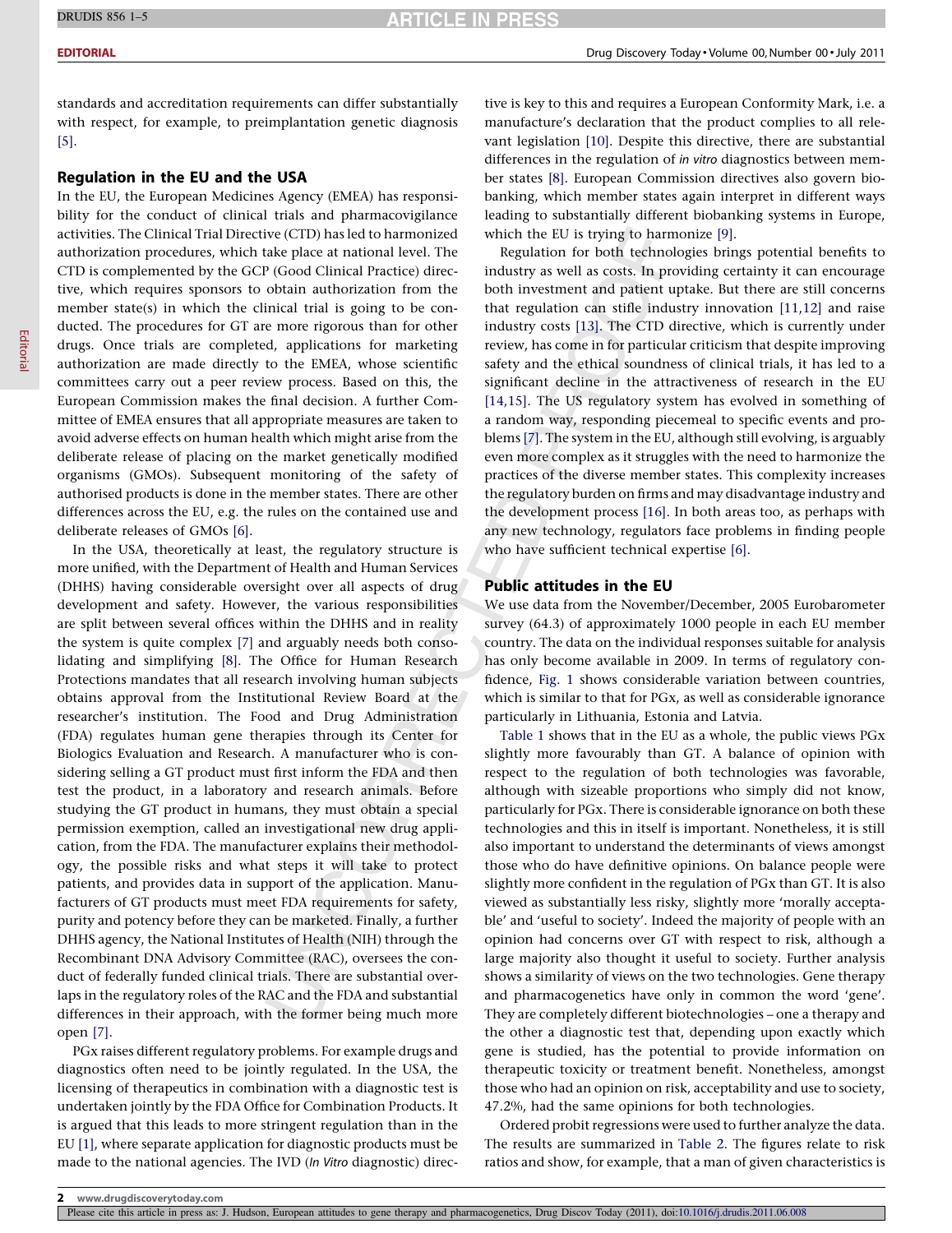**RTICLE IN PRESS** 



<span id="page-2-0"></span>

#### FIGURE 1

Regulatory confidence in gene therapy.

24.1% more likely to voice total overall approval for GT than a woman. More generally with respect to GT, men have significantly higher levels of confidence in the safety and regulatory approval system and perceptions of usefulness and moral acceptability than women. This impact is also mirrored by more educated people who also have greater knowledge about GT and perceive it as less risky. Older people tend to have the opposite pattern of significance to men, although knowledge increases with age. Those who live in rural areas tend to be less favorable on several dimensions. Finally,

the unemployed and widowers tend to have less favorable views. These figures relate to those in 'total agreement' with the various statements, but of course there will also be shifts in the numbers who 'tend to agree', and, amongst those who disagree. The results do suggest substantial variations of views across society, but that to see a substantial shift in opinion, policy makers need to work on several dimensions simultaneously, e.g. changing the attitudes of women, those in rural areas, the old and the less well educated as in the 'multiple effects row'. There are also substantial differences

#### TABLE 1

| Summary table of attitudesSource: derived from Eurobarometer survey (64.3). |                      |               |                         |                         |            |  |  |  |  |
|-----------------------------------------------------------------------------|----------------------|---------------|-------------------------|-------------------------|------------|--|--|--|--|
| Confident in Regulation <sup>a</sup> :                                      | Very                 | Fairly        | Not very                | Not at all              | Don't know |  |  |  |  |
| Gene therapy                                                                | 4.3%                 | 30.2%         | 29.7%                   | 12.9%                   | 22.9%      |  |  |  |  |
| Pharmacogenetic                                                             | 4.7%                 | 31.5%         | 23.0%                   | 10.0%                   | 30.8%      |  |  |  |  |
| Nanotechnology                                                              | 6.0%                 | 33.4%         | 20.5%                   | 10.5%                   | 29.6%      |  |  |  |  |
| <b>GM</b> foods                                                             | 3.5%                 | 25.0%         | 34.7%                   | 23.0%                   | 13.8%      |  |  |  |  |
| Gene technology:                                                            | Totally agree        | Tend to agree | Tend to disagree        | <b>Totally disagree</b> | Don't know |  |  |  |  |
| Is risky                                                                    | 12.4%                | 30.4%         | 23.8%                   | 6.9%                    | 26.5%      |  |  |  |  |
| Is morally acceptable                                                       | 14.4%                | 35.0%         | 17.7%                   | 8.2%                    | 24.7%      |  |  |  |  |
| Useful to society                                                           | 16.1%                | 38.1%         | 14.2%                   | 6.4%                    | 25.3%      |  |  |  |  |
| <b>Pharmacogenetics</b>                                                     | <b>Totally agree</b> | Tend to agree | <b>Tend to disagree</b> | <b>Totally disagree</b> | Don't know |  |  |  |  |
| Is risky                                                                    | 6.5%                 | 22.6%         | 27.6%                   | 8.7%                    | 34.7%      |  |  |  |  |
| Is morally acceptable                                                       | 17.3%                | 36.4%         | 10.0%                   | 4.6%                    | 31.7%      |  |  |  |  |
| Useful to society                                                           | 18.1%                | 38.3%         | 8.7%                    | 3.7%                    | 31.2%      |  |  |  |  |

aSpecifically: confidence in the safety and regulatory approval system relating to the specific technology.

www.drugdiscoverytoday.com 3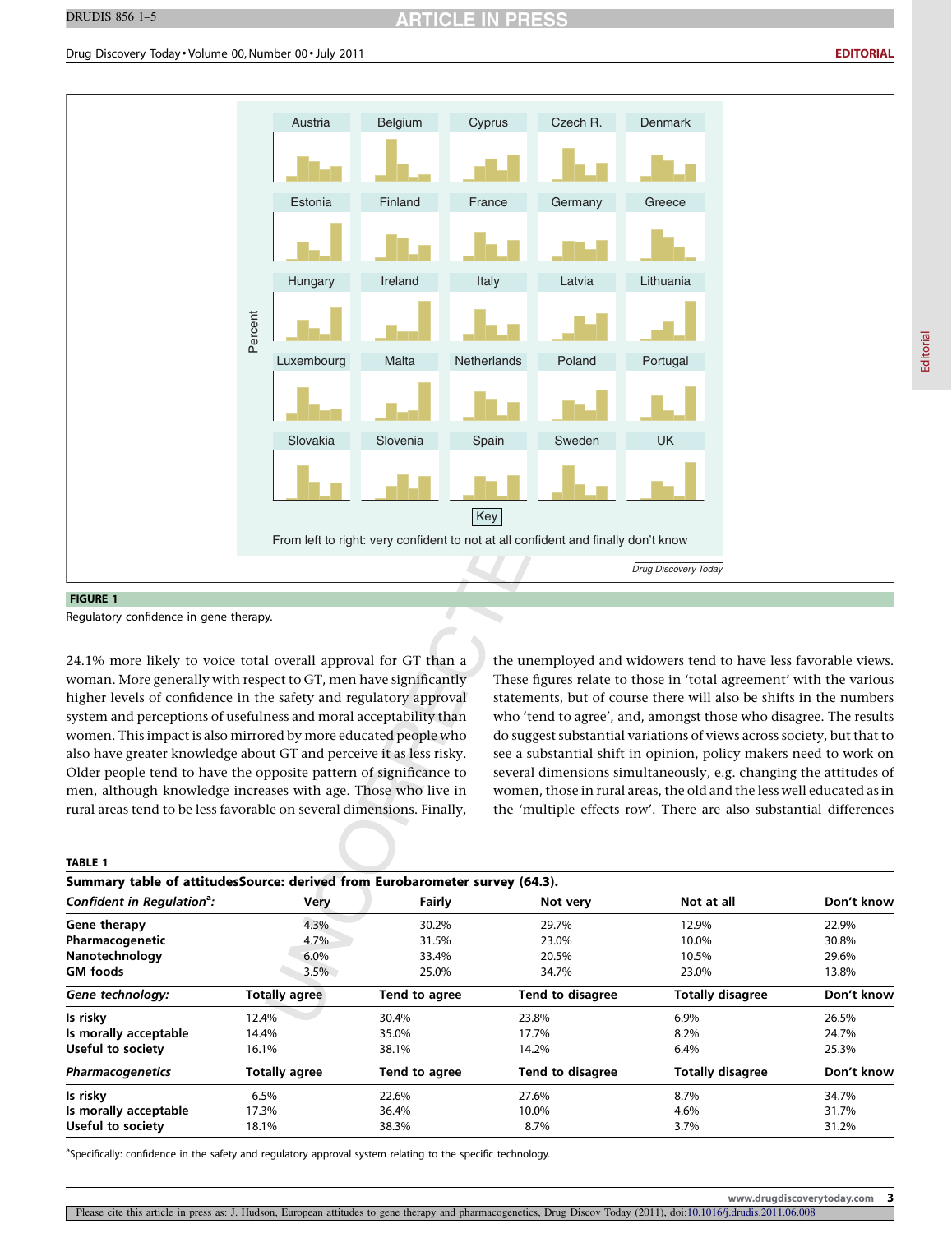**TICLE IN PRESS** 

#### <span id="page-3-0"></span>TABLE 2

|                         | <b>Overall</b><br>approval | Confident in<br>regulation | It is morally<br>acceptable | It is risky | It is useful | I have heard off |
|-------------------------|----------------------------|----------------------------|-----------------------------|-------------|--------------|------------------|
| <b>Gene Therapy</b>     |                            |                            |                             |             |              |                  |
| Male                    | $1.241**$                  | $1.230**$                  | $1.235***$                  | ns          | $1.223**$    | ns               |
| <b>Rural area</b>       | $0.917*$                   | $0.869*$                   | $0.910*$                    | ns          | $0.901*$     | ns               |
| Not religious           | $1.190**$                  | ns                         | $1.328**$                   | ns          | $1.168**$    | $1.051*$         |
| <b>Manual worker</b>    | ns                         | $0.889*$                   | ns                          | ns          | ns           | ns               |
| <b>Unemployed</b>       | $0.804**$                  | $0.661**$                  | ns                          | ns          | ns           | ns               |
| <b>Married</b>          | $1.102**$                  | ns                         | $1.107**$                   | ns          | ns           | ns               |
| Widow                   | $0.867*$                   | $0.772*$                   | ns                          | ns          | ns           | $0.822**$        |
| Age 65 vs 25            | $0.805***$                 | $0.661**$                  | $0.840**$                   | $1.106*$    | $0.879**$    | $1.100***$       |
| High vs low education   | $1.507**$                  | $1.376**$                  | $1.403**$                   | $0.900*$    | $1.299**$    | $1.938**$        |
| <b>Multiple effects</b> | 3.038                      | 3.069                      | 3.019                       | 0.894       | 2.350        | 2.443            |
| <b>Pharmacogenetics</b> |                            |                            |                             |             |              |                  |
| Male                    | $1.130***$                 | ns                         | $1.149**$                   | ns          | $1.145***$   | $1.062*$         |
| Rural area              | ns                         | $0.872*$                   | $0.897**$                   | ns.         | $0.916*$     | ns               |
| Not religious           | $1.171***$                 | ns                         | $1.173**$                   | ns          | $1.094*$     | $1.081*$         |
| <b>Manual worker</b>    | ns                         | $0.831**$                  | $0.914*$                    | $1.113***$  | $0.908*$     | ns               |
| <b>Unemployed</b>       | ns                         | $0.706**$                  | ns                          | ns          | ns           | ns               |
| <b>Married</b>          | $1.105***$                 | ns                         | $1.132**$                   | ns          | $1.113**$    | ns               |
| Widow                   | ns                         | $0.797*$                   | ns                          | ns          | ns           | $0.242**$        |
| Age 65 vs 25            | $0.792**$                  | $0.651**$                  | $0.857**$                   | $1.133*$    | $0.836**$    | $1.178**$        |
| High vs low education   | $1.346**$                  | $1.227**$                  | $1.322**$                   | ns          | $1.235**$    | $2.103**$        |
| <b>Multiple effects</b> | 2.420                      | 2.262                      | 2.357                       | 0.824       | 1.413        | 3.096            |

The table relates to the probability of being in total agreement with the various statements. It shows the risk ratios for the different scenarios: whether man/woman, live in rural area, aged 65, religious, high vs low education, etc. Thus a widower of given characteristics is only 82.2% as likely to have heard of GT as a non-widower. These are derived from ordered probit regressions (apart from the knowledge equation which is probit). \*/\*\* denotes a significant impact at the 5%/1% levels of significance respectively, ns denotes not significant. Multiple effects compare the most and least favorable scenarios, combining age, male, rural area, education and 'not religious'. 'Not religious' are those who did not identify themselves with one of the 9 primary religions. High/low education: left school at 20+ years/by 15 years. Detailed results can be obtained from the authors.

between countries which are not simply a reflection of differing socioeconomic characteristics. Many of the countries of Central and Eastern Europe are particularly distrusting of the regulatory regime as are those in Malta and Spain. Apart from this there are also significant differences between regions within countries. These may reflect differences in the ability to utilize the technology or the likely industrial impact of GT.

The pattern of impact for the socio-economic attitudes is largely repeated for PGx, although occupation tends to be more significant than for GT. In addition, Belgium, the UK and Sweden have most faith in the regulatory regime and the countries of Central and Eastern Europe, with Malta and Greece, have least faith. For both technologies there are few systematic differences with respect to risk perceptions.

These results suggest that attitudes are linked to self-interest and the probable impact of risk on individual calculations. Younger people have longer to benefit from new biotechnologies. Rural areas often benefit from new technology later than other localities and in the context of this study may have greater problems with acquiring expertize and, for GT, storage facilities. In other research women have been shown to be more risk averse than men [\[17\]](#page-4-0). The impact of both education and being a manual worker suggest that people on low incomes, who are less likely to benefit from new product innovations in general, are more unfavorable to GT and PGx.

#### Conclusions

Public support is critical for a new technology [\[18\]](#page-4-0). A lack of support can delay, perhaps indefinitely, its development and diffusion, our analysis has revealed a balance of support but also widespread uncertainty, particularly with respect to PGx. It also

suggests that GT, in particular, may have more difficulty in progressing when targeted at certain sections of the population such as women and the elderly. Furthermore, diffusion is likely to be at different speeds in different countries and regions and also between cities and rural areas. This may then have an impact on commercial incentives to develop new products, biasing them to sectors of the population and areas which are more approving. The widespread uncertainty surrounding both technologies, but particularly PGx, suggests the need for greater information to be communicated to the general public and in our view this is a responsibility for the regulators. Academics too have a responsibility to write and broadcast for the media in general. However, our analysis suggests that the frequent reference to 'the public interest' in official publications, and the involvement of 'the public' in regulation [\[19,20\]](#page-4-0) may be misplaced. We have shown that there is no such thing as 'the public interest' or indeed even 'the consumer' or 'the citizen'. There are rural consumers, old versus young consumers, wealthy versus less wealthy and each tend to want different things. Finally, for the EU, and possibly for the USA too, the substantial differences in attitudes between countries and even regions within countries make agreement on harmonized procedures more difficult.

#### References

- 1 Hopkins, M.M. et al. Putting pharmacogenetics into practice, Nature Biotechnology 24, 403 Q1 –410 2 Cavazzana-Calvo, M. et al. (2004) The future of gene therapy. Nature 427, 779–781
- 3 Vijvberg, S.J.H. et al. (2010) Ethical and social issues in pharmacogenomics testing.
- Current Pharmaceutical Design 16, 245–252 4 Ibarreta, D. et al. (2004) Towards quality assurance and harmonization of genetic
- testing services in the European Union. Nature Biotechnology 22, 1230–1235 5 Corvelyn, A. et al. (2008) Provision and quality assurance of preimplementation
- genetic diagnosis in Europe. European Journal of Human Genetics 16, 290–299